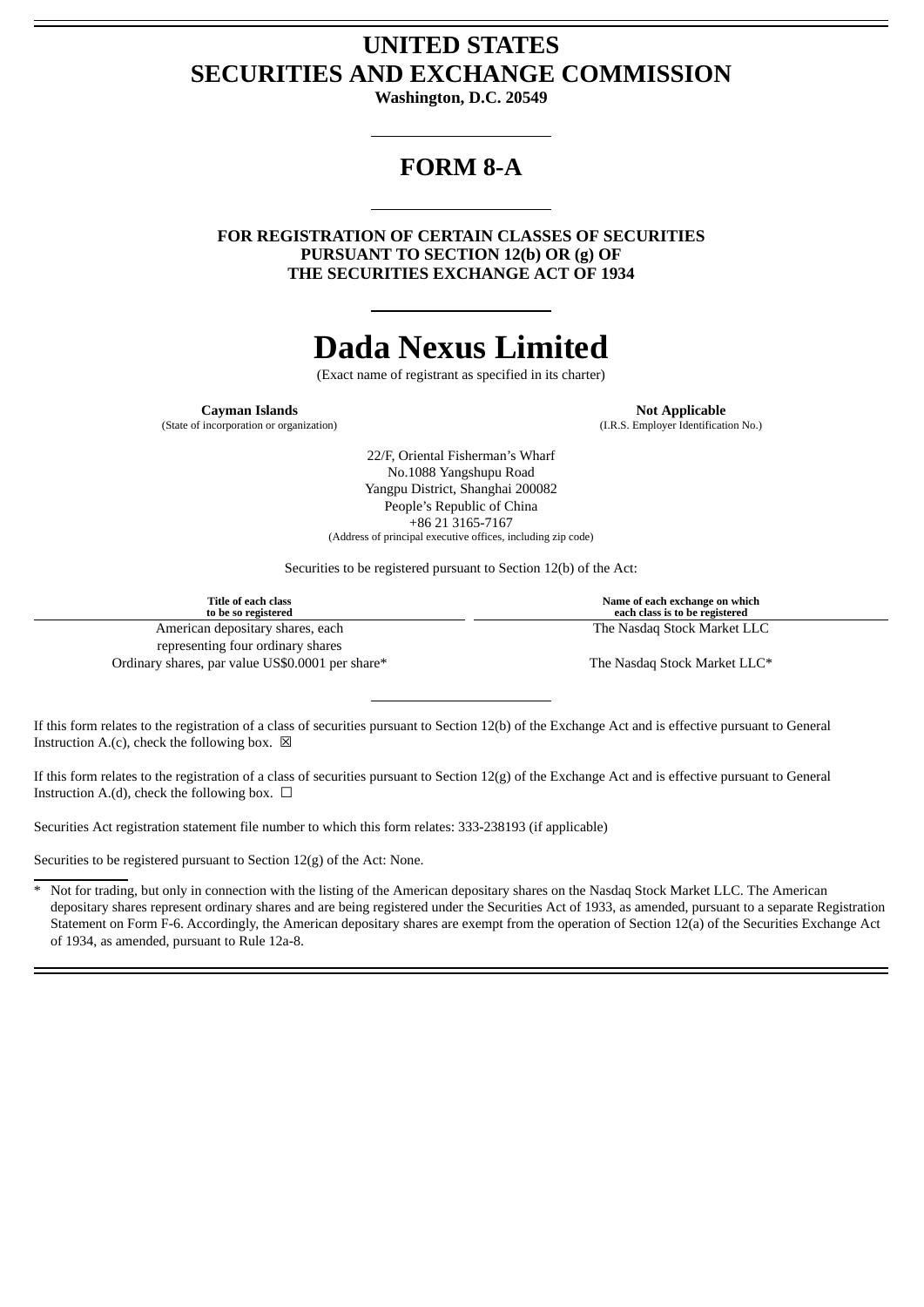## **INFORMATION REQUIRED IN REGISTRATION STATEMENT**

## **Item 1. Description of Registrant's Securities to be Registered.**

The description of the securities being registered is set forth under "Description of Share Capital" and "Description of American Depositary Shares" in the Registrant's registration statement on Form F-1 (File No. 333-238193), originally filed with the Securities and Exchange Commission on May 12, 2020, as amended, including any form of prospectus contained therein pursuant to Rule 424(b) under the Securities Act of 1933, which description and prospectus are incorporated herein by reference. Copies of such description will be filed with the Nasdaq Stock Market LLC.

#### **Item 2. Exhibits.**

No exhibits are required to be filed as the securities being registered on this form (1) are being registered on an exchange on which no other securities of the Registrant are registered, and (2) are not being registered pursuant to Section 12(g) of the Exchange Act.